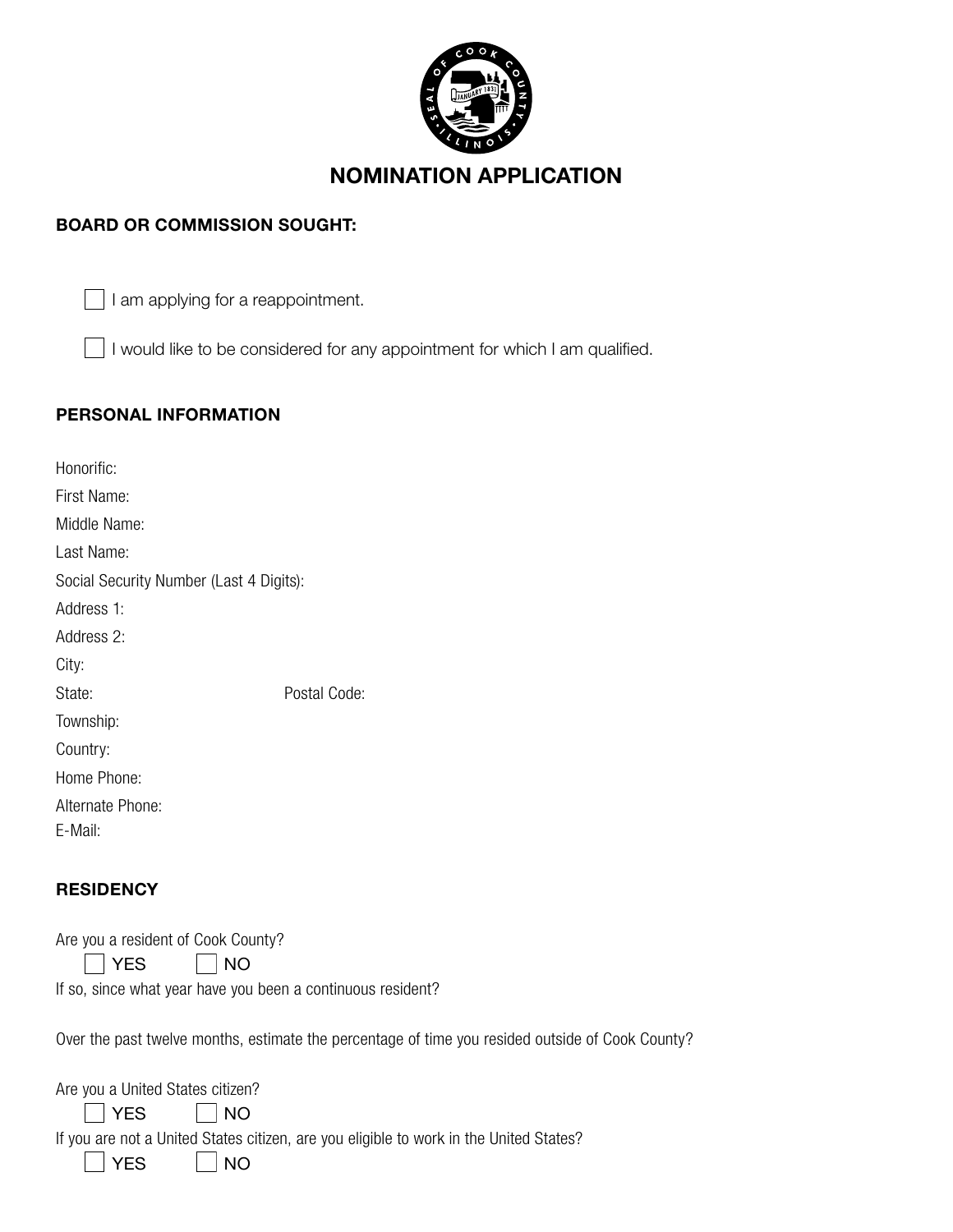Please list all of your former or current residences (both in and outside of Illinois) that you have maintained at any time since age 18 or within the past 10 years, whichever may be shorter (at a minimum, please indicate the city and state in which you resided and the period of time at that location):

| Are you a registered Illinois voter?     |                    |  |  |  |
|------------------------------------------|--------------------|--|--|--|
| YES                                      | $\vert$ $\vert$ NO |  |  |  |
| If yes, indicate county of registration: |                    |  |  |  |
| If no, indicate state of registration:   |                    |  |  |  |

When was the last year you voted?

### EDUCATION

High School High School name: High School location:

### Post-Secondary

List the last four post-secondary educational institutions attended. List the most recent school first:

Institution LocationDates Attended Certificates/Degrees Received

At any time during your post-secondary education, were you subject to any disciplinary action, suspension or expulsion?

 $\Box$  YES  $\Box$  NO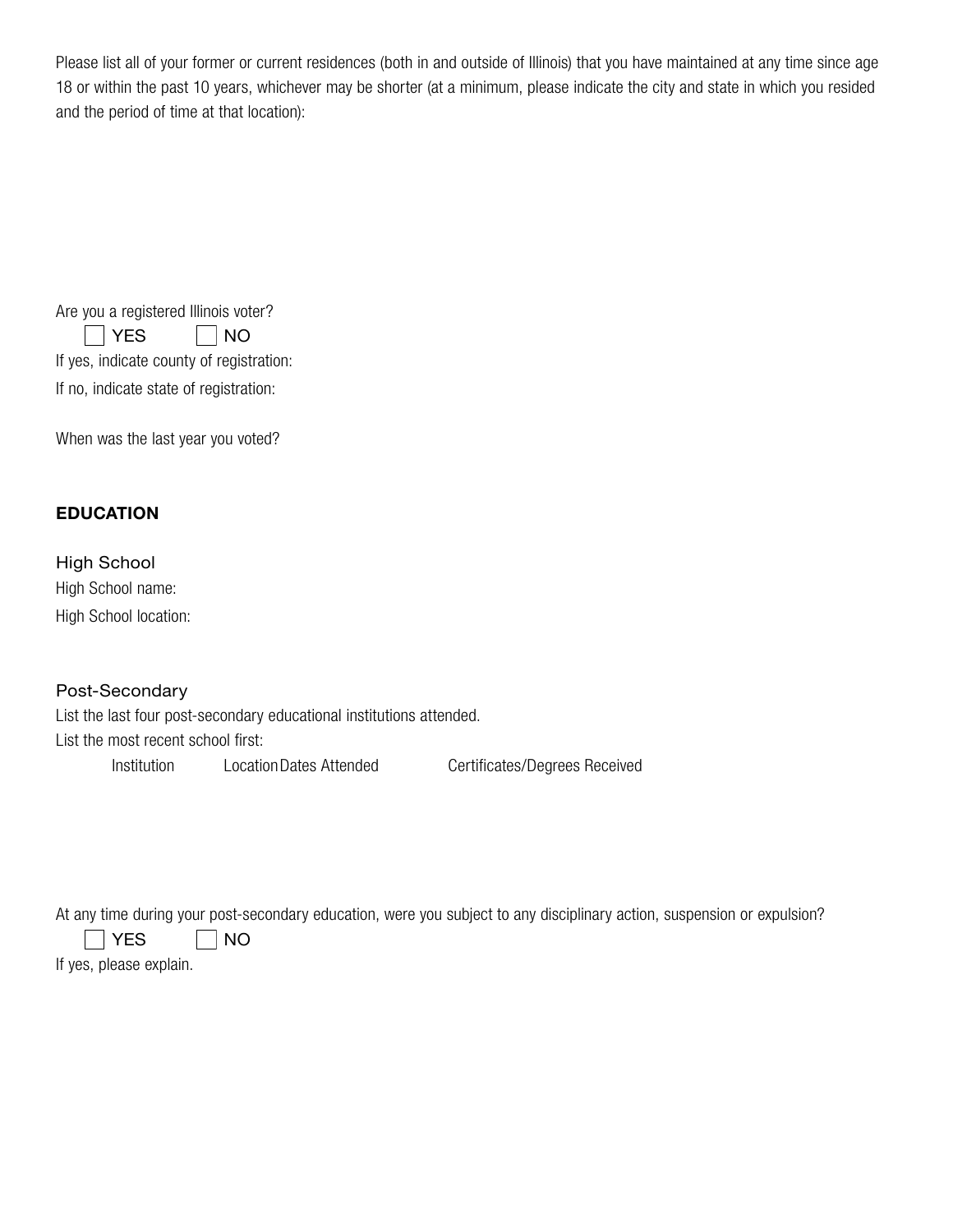### MILITARY HISTORY

(If applicable) At any point during your service in the armed forces, were you subject to disciplinary action?

 $YES \t No$ 

If yes, please explain.

### EMPLOYMENT AND PROFESSIONAL HISTORY

Provide employment history, listing the most current first:

| Employer | Title | City/State | <b>Start Date</b> | <b>End Date</b> |
|----------|-------|------------|-------------------|-----------------|
|          |       |            |                   |                 |

Please list all corporations, partnerships, trusts or other business entities with which you have ever been affiliated as an officer, director, trustee or partner, or holder of a significant equity or financial interest (i.e., any ownership interest of more than five percent), or whose decisions you had the ability to significantly influence:

Please chronologically list activities, other than your work experience, from which you have earned income in excess of \$2,500 in any calendar year (e.g., self-employment, consulting activities, writing, speaking, royalties and honoria) during the past ten years:

| Have you ever been formally disciplined by an employer (e.g., fired, suspended, reprimanded)? |  |  |  |  |
|-----------------------------------------------------------------------------------------------|--|--|--|--|
|                                                                                               |  |  |  |  |

YES | NO

If yes, please explain.

Have you ever submitted a false resume or job application?

YES | NO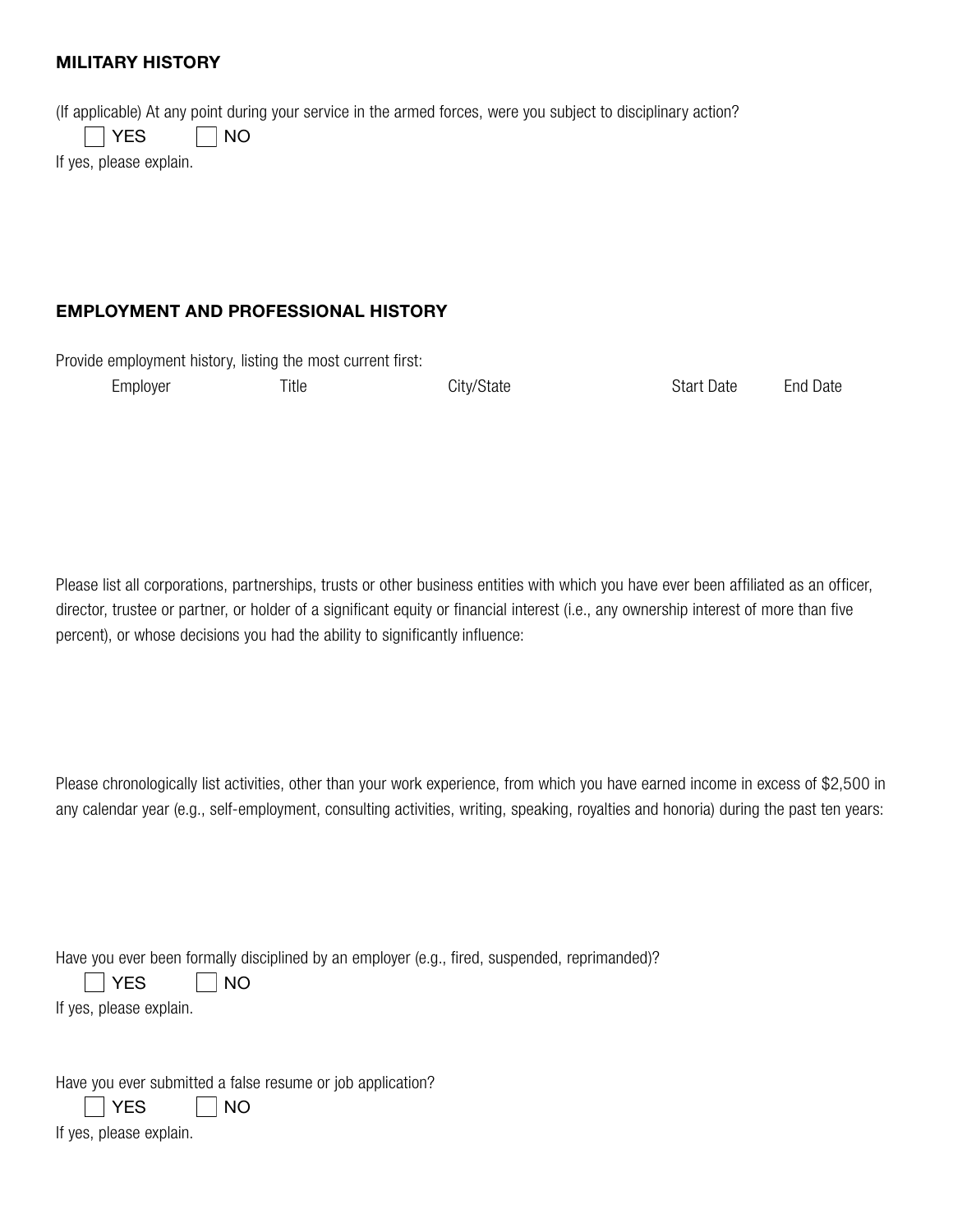### ORGANIZATIONS AND CIVIC AFFILIATIONS

*List all organizations and societies of which you are currently a member.*

Are you or your spouse/domestic partner, or have you or your spouse/domestic partner ever been, a member of any club or membership organization that, in practice or policy, restricts membership on the basis of age, race, religion, national origin, sexual orientation, gender or disabled status?

| v |  | NΟ |
|---|--|----|
|---|--|----|

If yes, please explain.

## GOVERNMENT AFFILIATION AND EXPERIENCE

*For purposes of this section, the terms "RELATED TO" and "IMMEDIATE FAMILY" shall mean those people related to the individual as father, mother, son, daughter, brother, sister, uncle, aunt, great aunt, great uncle, first cousin, nephew, niece, husband, wife, grandfather, grandmother, grandson, granddaughter, father-in-law, mother-in-law, son-in-law, daughter-in-law, brother-in-law, sister-in-law, stepfather, stepmother, stepson, stepdaughter, stepbrother, stepsister, half-brother, half-sister, and including the father, mother, grandfather, or grandmother of the individual's spouse and the individual's fiancé or fiancée.*

Are you a public official? YES | NO If yes, what office do you hold?

Is your spouse/domestic partner a public official?

|  | NΟ |
|--|----|
|--|----|

If yes, what office does your spouse/domestic partner hold?

Are you or your spouse/domestic partner related to any public officials or employees?

 $YES \t 700$ 

If yes, please provide name(s), relationship(s) and position(s) held.

Have you ever been a registered lobbyist or lobbied any level of government during the past five years?

YES | NO

If yes, please indicate whether you received any compensation for lobbying activities, and list the group(s) you represented.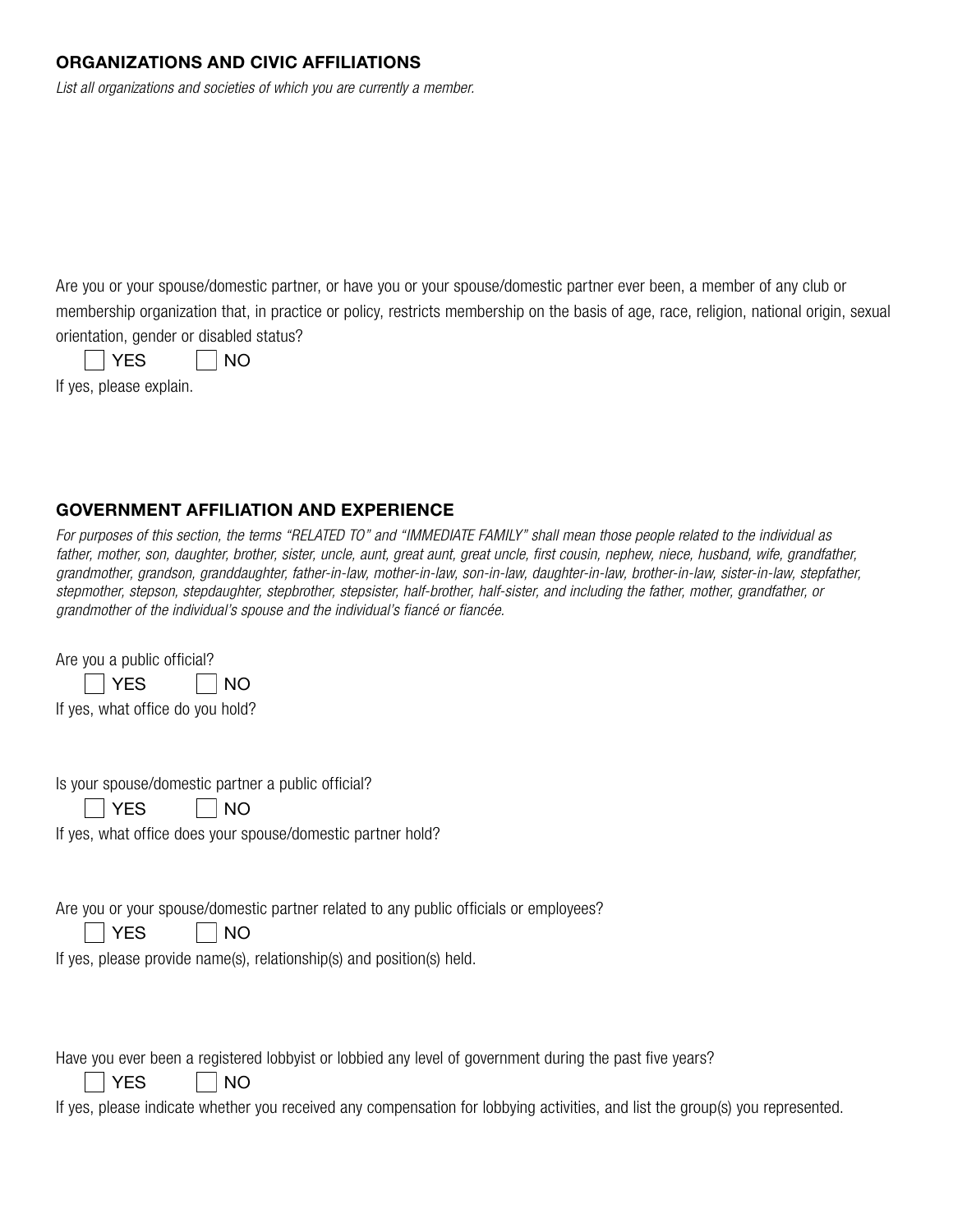| Has your spouse/domestic partner ever been a registered lobbyist or lobbied any level of government during the past five years? |  |  |  |
|---------------------------------------------------------------------------------------------------------------------------------|--|--|--|
|                                                                                                                                 |  |  |  |

| VL |  | NΟ |
|----|--|----|
|----|--|----|

If yes, please indicate whether your spouse/domestic partner received any compensation for lobbying activities, and list the group(s) he/she represented.

Have you ever run for political office or served on a political committee?

|     | ╮ |
|-----|---|
|     | - |
| . . | - |

If yes, please explain.

If you have ever run for political office, does your campaign or political committee have any outstanding campaign debt? If so, are you personally liable for that debt?

Please attach a list of individuals, corporations and other organizations who contributed more than \$1,000 to your campaign or political committee in the aggregate during any one election.

Are you or your spouse/domestic partner, or have you or your spouse/domestic partner ever been, employed by Cook County government or any federal, foreign, Illinois or other state, or local government entity or agency?

|  |  |  | NΟ |
|--|--|--|----|
|--|--|--|----|

If yes, please identify the position(s), the name(s) of the employing entity, and the period(s) of employment.

Have you ever been appointed to a state or local government board or commission?

|  | NΟ |
|--|----|
|--|----|

If yes, please identify the position(s) and the period(s) of your service.

Have you ever been publicly accused of failing to act in an ethical manner in connection with public employment or public service?

||YES ||NO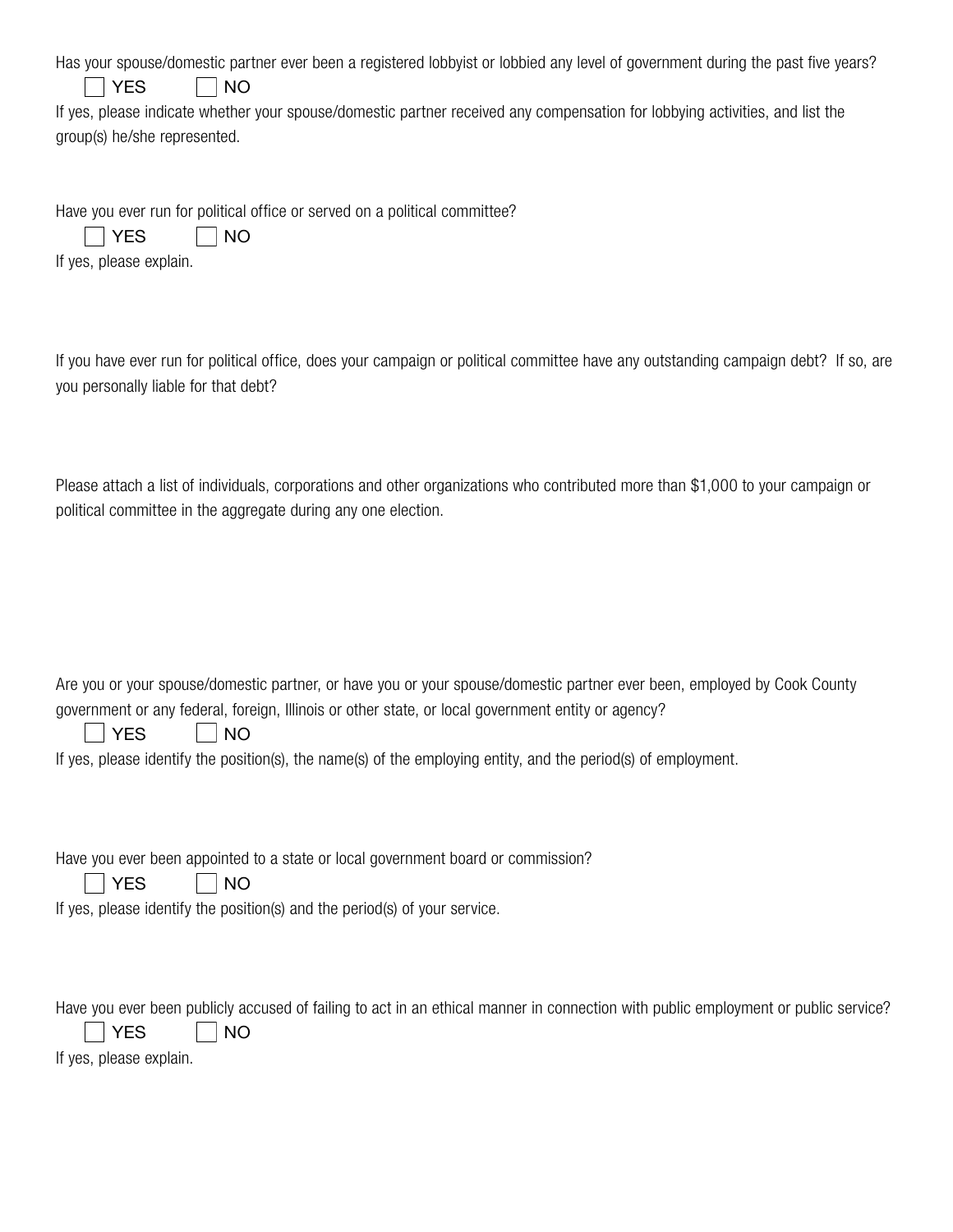## CONFLICTS OF INTEREST

|  |  | For purposes of this section, the terms "RELATED TO" and "IMMEDIATE FAMILY" shall have the same meaning as Section above. |
|--|--|---------------------------------------------------------------------------------------------------------------------------|
|--|--|---------------------------------------------------------------------------------------------------------------------------|

| Have you or any member of your immediate family (or any company in which you or any member of your immediate family holds<br>an ownership interest in excess of five percent or serves as an officer or principal) held a contract with a federal, state or local<br>government entity at any time during the last five years?<br><b>NO</b><br><b>YES</b><br>If yes, please explain.             |
|--------------------------------------------------------------------------------------------------------------------------------------------------------------------------------------------------------------------------------------------------------------------------------------------------------------------------------------------------------------------------------------------------|
| Have you or any member of your immediate family been affiliated with any corporations, institutions or other entities within the<br>past five years which might present a conflict or appearance of a conflict with the position you are seeking?<br><b>NO</b><br><b>YES</b><br>If yes, please explain.                                                                                          |
| Do you or any member of your immediate family own real property, personal property or financial holdings or receive income from<br>any source which might present a potential conflict or appearance of a conflict with the position you are seeking?<br><b>NO</b><br><b>YES</b><br>If yes, please explain.                                                                                      |
| Do you currently serve on any private or non-profit board or commission?<br><b>NO</b><br><b>YES</b><br>If yes, please describe the board or commission and your role.                                                                                                                                                                                                                            |
|                                                                                                                                                                                                                                                                                                                                                                                                  |
| LEGAL AND FINANCIAL MATTERS/ADDITIONAL BACKGROUND INFORMATION<br>For purposes of this section, the terms "RELATED TO" and "IMMEDIATE FAMILY" shall have the same meaning as Section above.                                                                                                                                                                                                       |
| Have you or any member of your immediate family ever been convicted of any crime or violation (including traffic violations for<br>which a fine of \$100.00 or more was imposed, and any conviction for driving under the influence of alcohol and/or drugs)?<br><b>YES</b><br><b>NO</b><br>If yes, please briefly describe the nature of the offense, date of conviction and sentence received. |
| Are you or any member of your immediate family currently under federal, state or local investigation for possible violation of a<br>criminal law?                                                                                                                                                                                                                                                |

| ╮<br>٠ |
|--------|
|--------|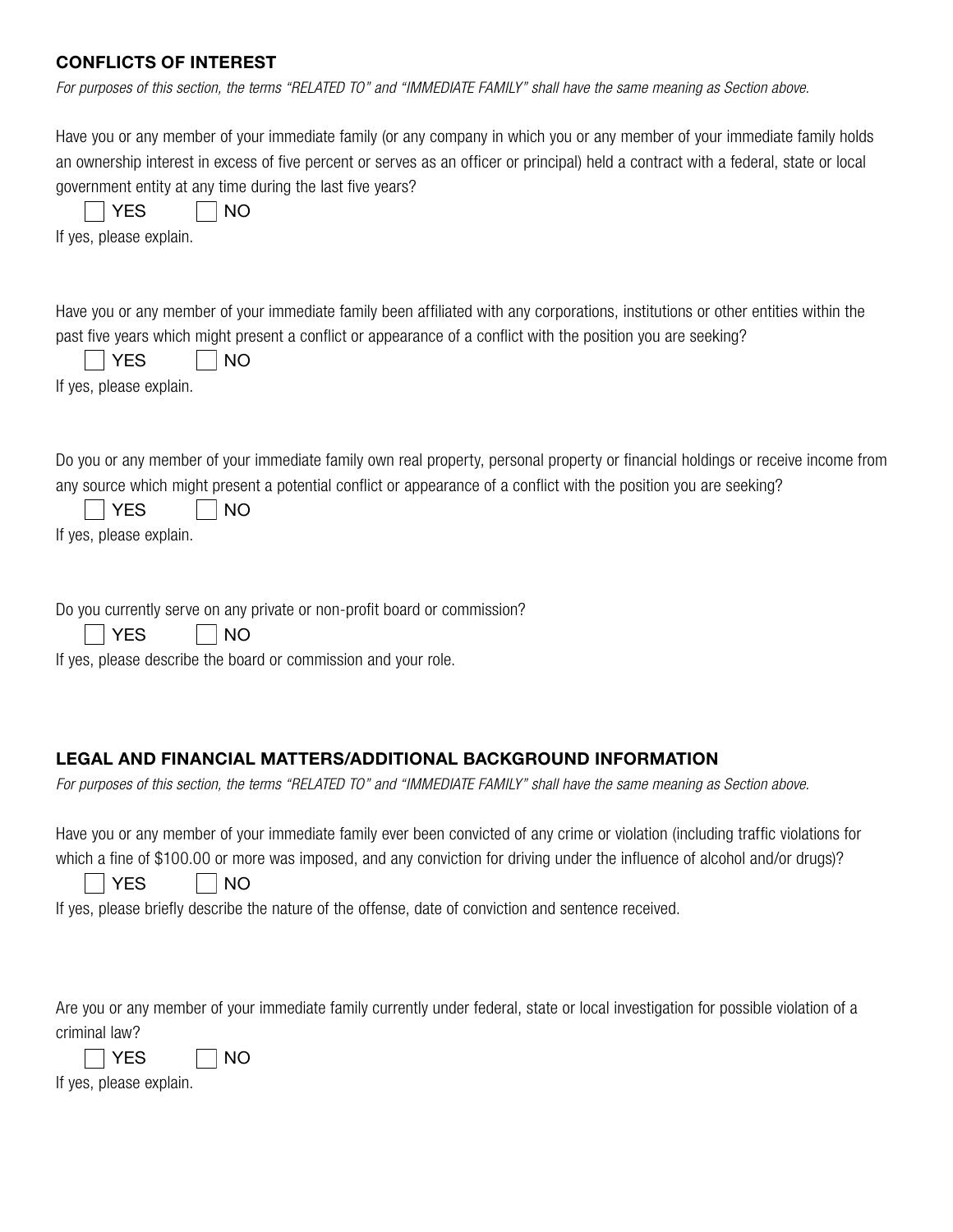| Has any law enforcement agency of any kind (police, State's Attorney, FBI, IRS, U.S. Attorney, etc.) ever requested an interview of<br>you for any purpose or reason?<br><b>YES</b><br><b>NO</b><br>If yes, please explain.                               |
|-----------------------------------------------------------------------------------------------------------------------------------------------------------------------------------------------------------------------------------------------------------|
| Have you ever been called to testify before or provide documents to a grand jury?<br><b>YES</b><br><b>NO</b><br>If yes, please explain.                                                                                                                   |
| Have you ever been the subject of a professional disciplinary proceeding or had any professional license or permit revoked?<br><b>YES</b><br><b>NO</b><br>If yes, please explain.                                                                         |
| Have you ever been delinquent in paying, or failed to pay, any child support or alimony payment?<br><b>YES</b><br><b>NO</b><br>If yes, please explain.                                                                                                    |
| Have you ever had your driver's license suspended?<br><b>YES</b><br><b>NO</b><br>If yes, please explain.                                                                                                                                                  |
| Has any regulatory agency ever filed a complaint against you or any company in which you have an ownership interest in excess of<br>five percent or of which you have been an officer or principal?<br><b>YES</b><br><b>NO</b><br>If yes, please explain. |
| Have you or any member of your immediate family ever been involved in a civil litigation proceeding?<br><b>YES</b><br><b>NO</b><br>If yes, please explain.                                                                                                |
| Have you ever been refused or granted a fidelity, surety or other bond?<br><b>YES</b><br><b>NO</b><br>If refused, please explain.                                                                                                                         |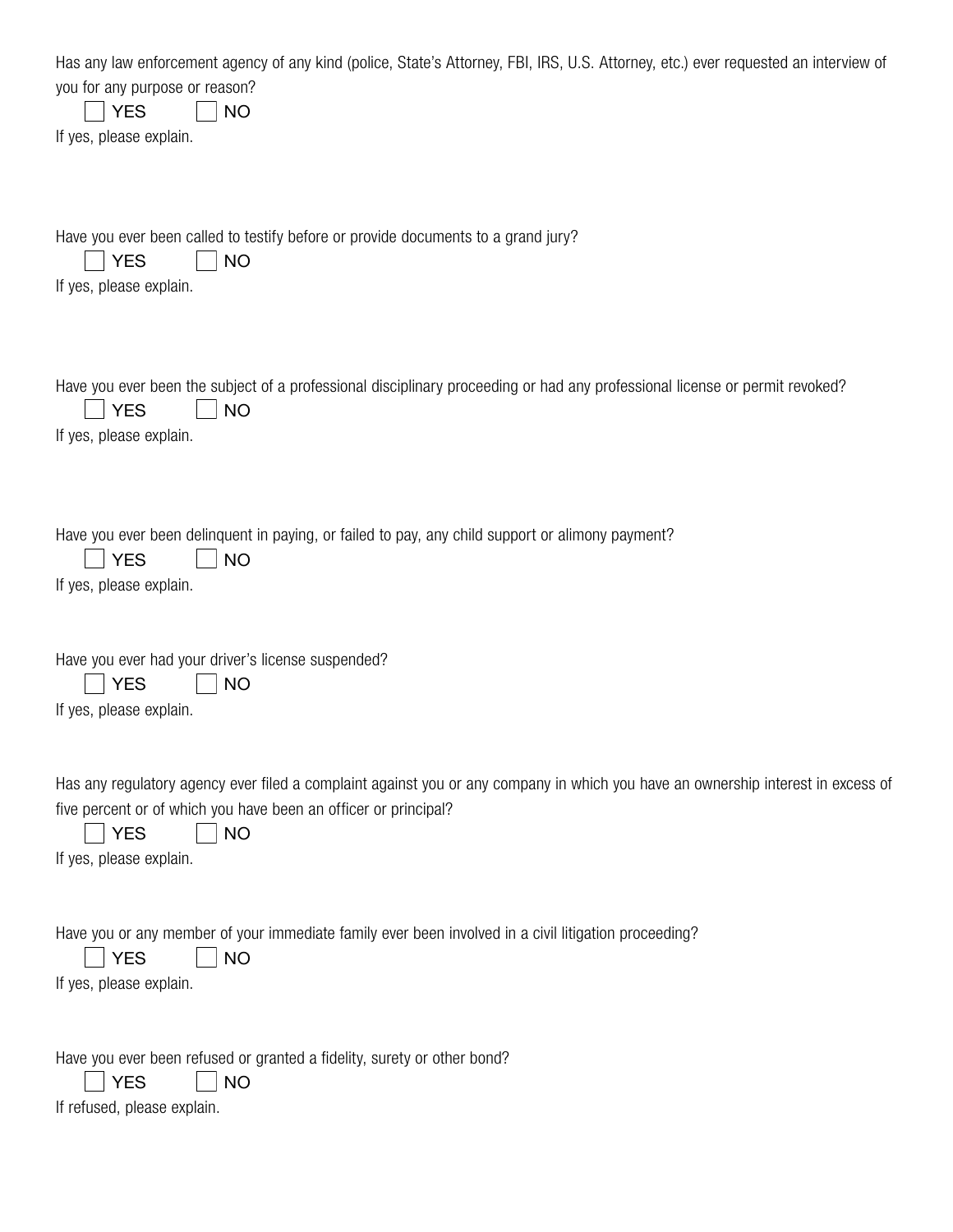| Have you or your spouse/domestic partner failed to file income tax returns for any of the past five years?<br><b>YES</b><br><b>NO</b><br>If yes, please explain.                                                                                                                |
|---------------------------------------------------------------------------------------------------------------------------------------------------------------------------------------------------------------------------------------------------------------------------------|
| Have you or your spouse/domestic partner ever filed a late tax return without a valid extension, paid any tax penalties, or had a tax<br>lien or other collection procedure instituted against you?<br><b>YES</b><br><b>NO</b><br>If yes, please explain.                       |
| Have you, your spouse/domestic partner, or any company in which you have an ownership interest in excess of five percent or of<br>which you have been an officer or principal been involved in any bankruptcy proceeding?<br><b>YES</b><br><b>NO</b><br>If yes, please explain. |
| Have you ever defaulted on a personal, business or student loan?<br><b>YES</b><br><b>NO</b><br>If yes, please explain.                                                                                                                                                          |
| Since the age of 18 or in the last 15 years, whichever is shorter, have you illegally purchased, manufactured, transported,<br>produced, offered for sale or personally used any controlled substance or contraband item?<br><b>YES</b><br><b>NO</b><br>If yes, please explain. |
| Have you ever been identified publicly with a controversial national, state or local issue which should be considered in the context<br>of your appointment?<br><b>YES</b><br><b>NO</b><br>If yes, please explain.                                                              |
| Have you ever submitted oral or written views to any government authority, media outlet, or public forum (including internet<br>websites) on any controversial issue other than in an official government capacity?<br><b>YES</b><br><b>NO</b><br>If yes, please explain.       |
| Have you ever had any association with any person or group or business venture which could be used, even unfairly, to impugn or<br>question your character, judgment and/or qualifications for the requested appointment?<br><b>YES</b><br><b>NO</b>                            |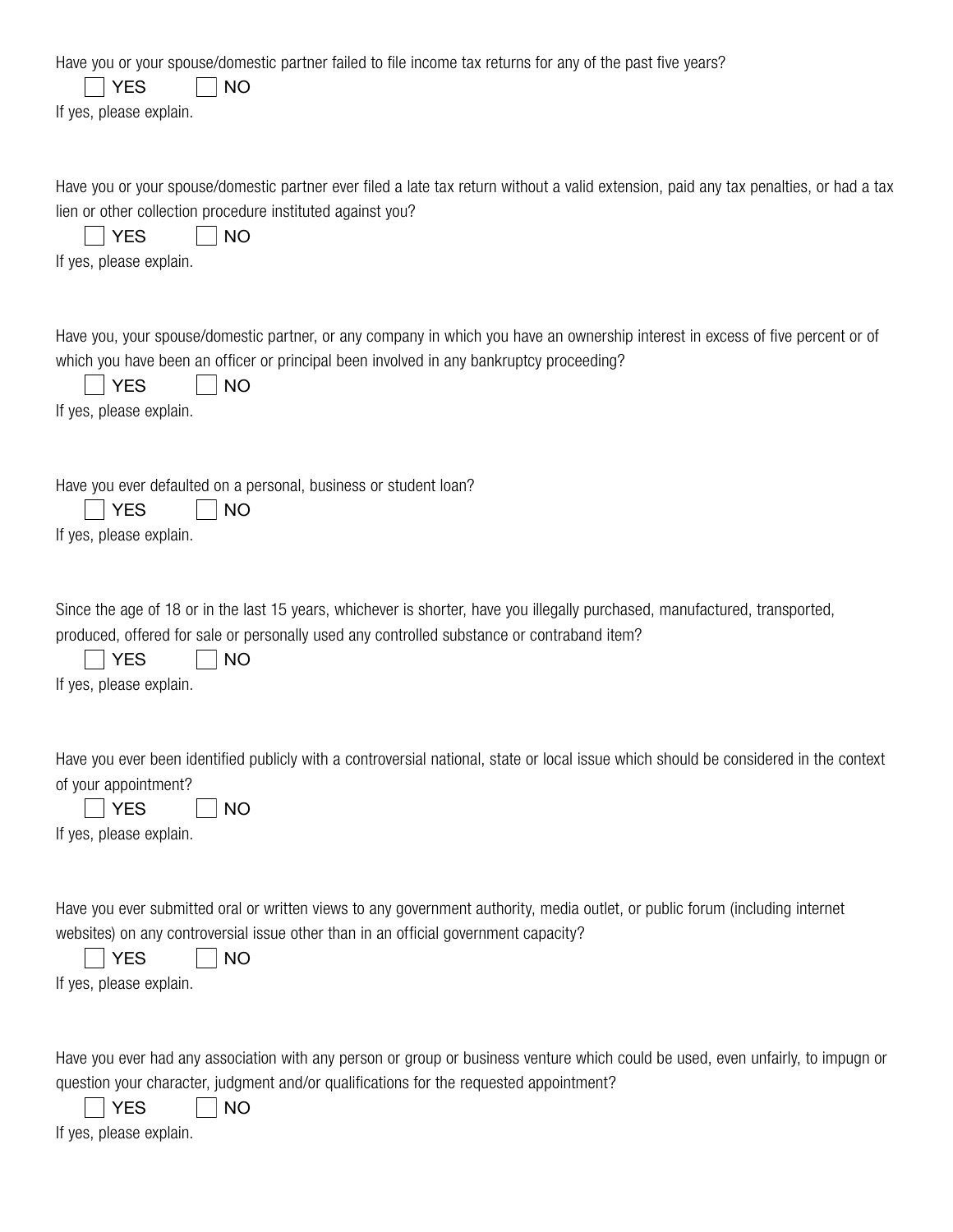Do you know anyone who might take steps, overtly or covertly, to oppose your appointment?

 $\neg$  YES  $\neg$  NO

If yes, please explain.

Is there anything in your background which, if made public, could cause embarrassment to President Preckwinkle or her Administration?

| $\sim$ |  | - |
|--------|--|---|
|--------|--|---|

If yes, please explain.

Please list each book, article, column or publication you have authored, individually or with others.

Please list any professional certifications you hold.

Please list and describe any professional awards or merits you have received.

Please list all loans for yourself and your spouse/domestic partner that are currently outstanding and identify the creditors for each loan. You may exclude credit card debt and any other loan (i) made by a lender whose primary business is making the loans, and (ii) having an interest rate, loan term, and other conditions reflecting market rates and conditions at the date of the loan.

### INTEREST AND QUALIFICATIONS

Please briefly explain why you wish to serve on a County board or commission.

What unique characteristics, qualifications and experiences would you bring to a County board or commission?

What additional information would you like us to know to better assess your suitability for a position on a County board or commission?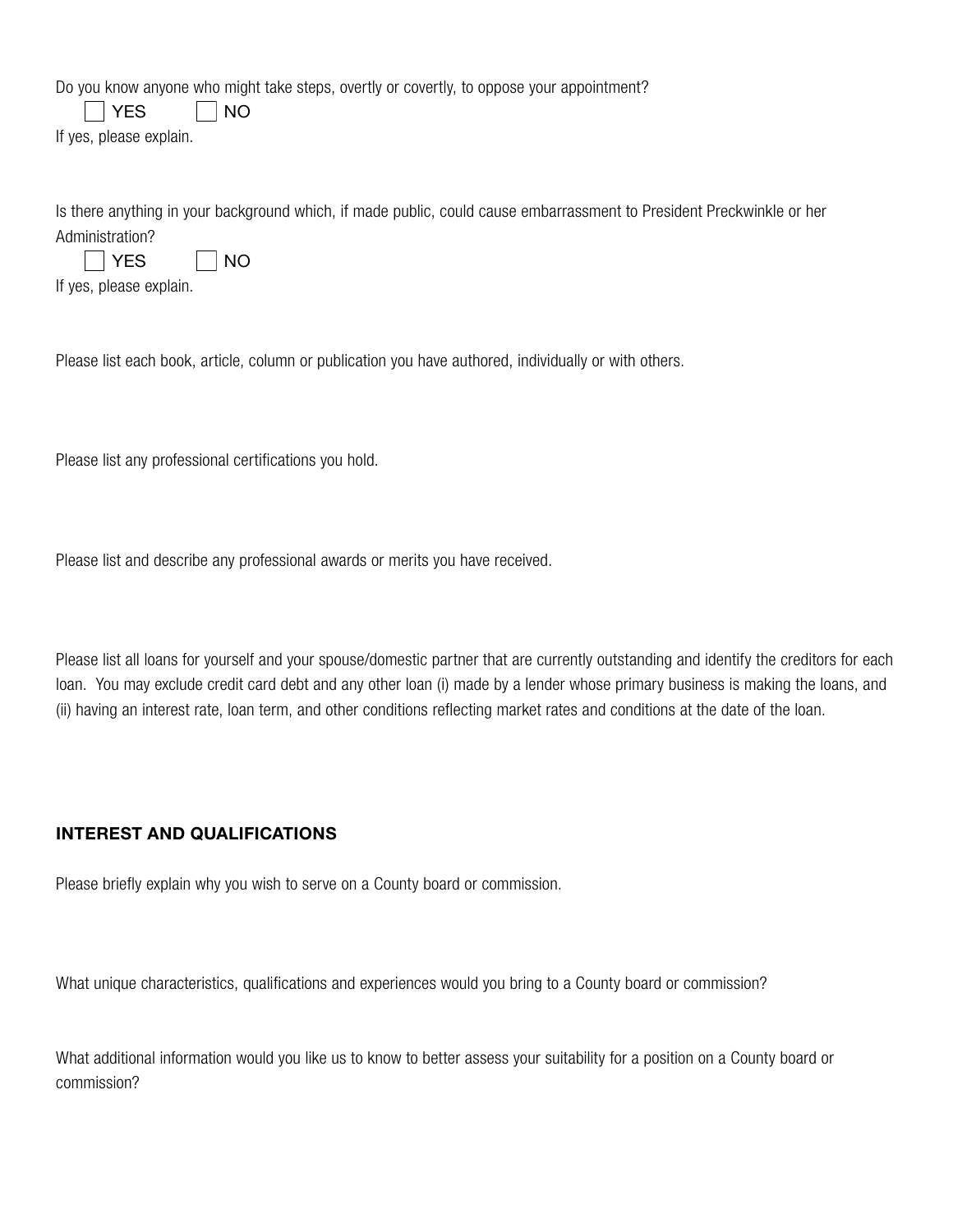### DEMOGRAPHIC INFORMATION

| Gender                                                                                           |
|--------------------------------------------------------------------------------------------------|
| Male<br>Female                                                                                   |
| Ethnicity                                                                                        |
| Asian-American<br>Native American<br>African-American<br>Other<br>No Response<br>Latino<br>White |
| <b>Veteran Status</b>                                                                            |
| Not a Veteran<br>Veteran                                                                         |
| If Veteran, Branch of Military Service:                                                          |
| Air Force<br>Air National Guard<br>Army National Guard<br>Coast Guard<br>N/A<br>Army             |
| Marine Corps<br>Navy                                                                             |
| Date of Birth:                                                                                   |

### RESUME AND REFERENCES

#### Resume Upload

Please include the resume as a separate file when submitting the application. Files must be in PDF, DOC(X), RTF or TXT format.

#### Work References:

List three work references who will be available to discuss your qualifications. Include their names, telephone numbers, mailing addresses and e-mail addresses.

#### Personal References:

List three personal references who will be available to discuss your qualifications. The references must be persons you have known for at least five years, and cannot be related to you. Include their names, telephone numbers, mailing addresses and e-mail addresses.